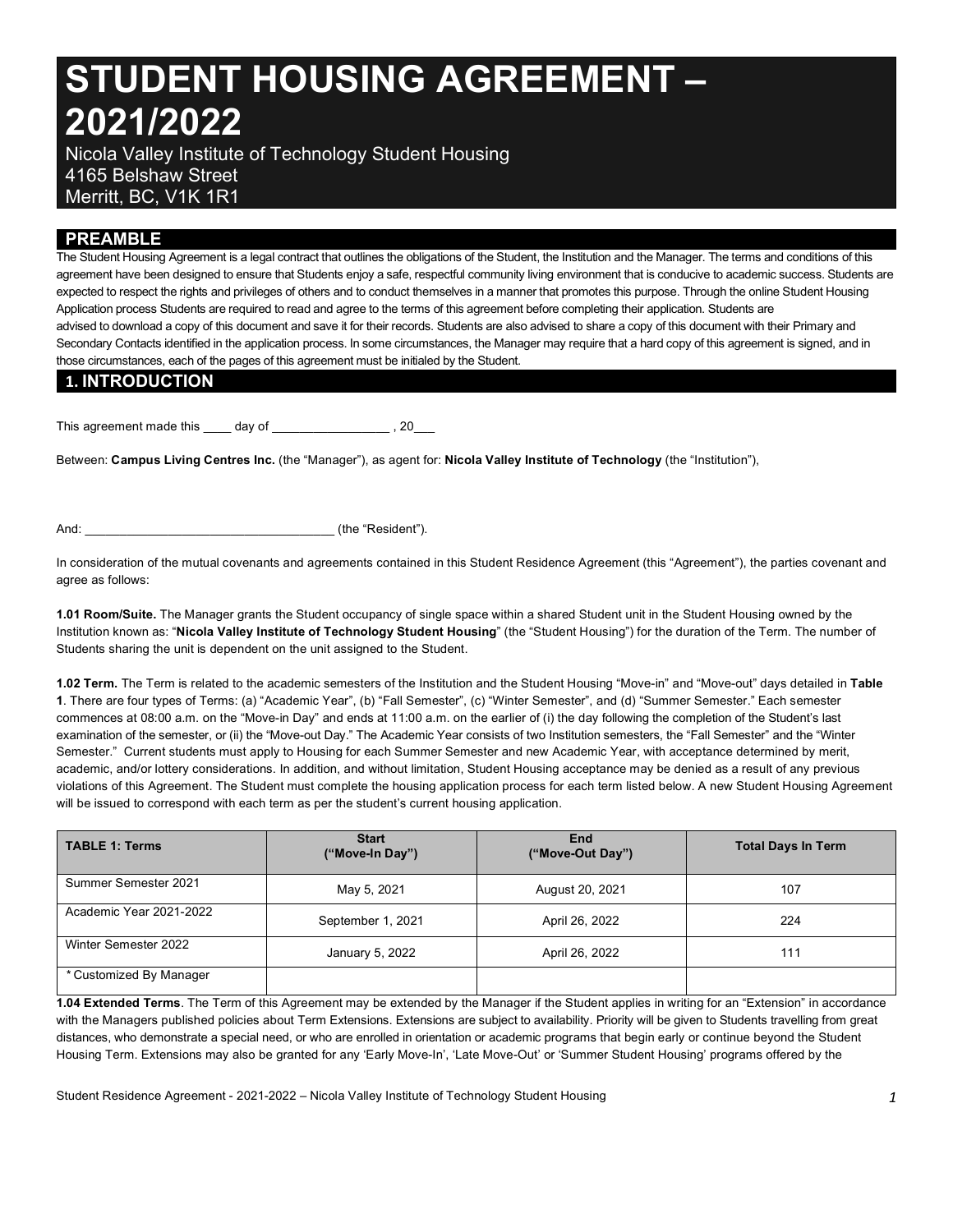Manager. Students granted Extensions are subject to the fees detailed in **Table 3**. Any Student found occupying a Room outside of the Term without approval from the Manager are subject to additional fees over and above those detailed in **Table 3**.

| <b>TABLE 3: Extended Terms</b> | <b>Start</b><br>("Move-In Day") | End<br>("Move-Out Day") | Fees                                                         |  |
|--------------------------------|---------------------------------|-------------------------|--------------------------------------------------------------|--|
| Summer Semester 2021           | May 1-4                         | <b>August 11-13</b>     | \$50 per night for single room and<br>\$100 for family suite |  |
| Academic Year 2021-2022        | N/A                             | N/A                     | \$50 per night for single room and<br>\$100 for family suite |  |
| Winter Semester 2022           | N/A                             | N/A                     | \$50 per night for single room and<br>\$100 for family suite |  |
| * Customized By Manager        |                                 |                         |                                                              |  |

 **1.05 Acknowledgement of Services and Responsibility of the Manager.** The Resident acknowledges that neither the Manager nor the Institution stands in loco parentis with respect to the Resident. The Residence provides living accommodations for independent students who are to be responsible and accountable for their personal needs and their interactions with their fellow residents as opposed to residential care. The Manager is responsible for the maintenance and operation of the residence. The Manager, in consultation with the Institution, may from time to time, in its sole and unfettered discretion, establish and/or amend policies, protocols and guidelines to uphold and ensure compliance with the standards set forth by the Manager, all of which will constitute part of the Residence Community Living Standards or Institution Code of Conduct, as appropriate. The Resident hereby acknowledges and agrees that they are solely responsible for their compliance with / review of such policies, protocols and guidelines (as may be created, amended, revised or restated by the Manager) found at [nvithousing.ca](https://nvithousing.ca)

 time student in good standing at the Institution; (ii) this Agreement is executed by all parties; (iii) all Residence Fees then due and payable are paid in full as stated in **section 2.03**; (iv) the Manager has designated a Room for the Resident and (v) the Resident meets any additional conditions to occupancy **1.04 Conditions of Occupancy.** The Resident may not occupy a Room, unless (i) the Resident is currently enrolled and maintaining status as a fullestablished by the Institution, including any vaccination conditions.

 **1.05 Force Majeure.** Notwithstanding anything in this Agreement, if either the Manager or the Institution is bona fide delayed or hindered in or prevented from the performance of any term, covenant or act required under this Agreement (including, without limitation, delivery of occupancy of the Room) by reason of strikes, labour troubles; inability to procure materials or services; power failure; restrictive governmental laws or regulations; riots; insurrection; sabotage; rebellion; disease; epidemic; public health or safety concerns; war; act of God or other reasons whether of a like nature or not, which is not the fault of the Manager or the Institution which is delayed or hindered in or prevented from performing work or doing acts required under the terms of this Agreement, then the performance of that term, covenant or act is excused for the period of the delay and the party delayed will be entitled to perform that term, covenant or act within the appropriate time period of the expiration of the period of the delay. The Resident hereby confirms their understanding that the Manager, in consultation with the Institution, may, in its sole and unfettered discretion, make such amendments to or policies, protocols and guidelines to alter the then in force Residence Community Living Standards or Institution Code of Conduct to address the cause(s) or effect(s) of such delay or delays.

 **1.06 No Assignment.** This Agreement and the rights and privileges granted to the Student under it are not assignable by the Student and the Student may not sublet the Room. The Student may not permit the use of the Room by any other person, other than a person designated by the Manager. The Room or Student Housing services/facilities including the mailbox, telephone, internet or data connection may not be used for any business use.

 **1.07 Scope.** The terms of this agreement apply to all Residents, for the entire duration of their stay, regardless if the dates of residency are outside of those listed in tables 1 or 2.

### **2. RESIDENCE FEES**

 Manager. All amounts payable under this Agreement may be paid by cash, certified cheque, bank draft, money order, debit, or online as designated by the Manager. Personal cheques will not be accepted. Academic results may be withheld and/or other academic sanctions are possible for failure to maintain an up to date financial account with Student Housing. **2.01 Payment of Fees.** All amounts payable by the Student under this Agreement are payable to **"CLC NVIT"** and payment must be delivered to the

 **2.02 Deposit.** Prior to Move-In, the Student must pay 1 month of Student Housing Fees and must pay a deposit (the "Deposit"). Deposit is to be held by the Manager and applied to the cost of repairing damage to the Room, any additional cleaning charges, and to any unpaid amounts owing by the Student under this Agreement. The amount of the deposit is detailed in **Table 4**. Upon the termination of this Agreement, provided that there are no damage claims, cleaning charges or unpaid amounts then owing, the Deposit will be refunded to the Student as described in **section 8** of this Agreement.

 **2.03 Student Housing Fees.** The Student must pay the "Student Housing Fees" in accordance with the Rates and Payment Schedules detailed in **Table 4** for the right to occupy a Room during the Term. **Tables 2, 3 and 4** also detail additional Fees that the Student is subject to, including the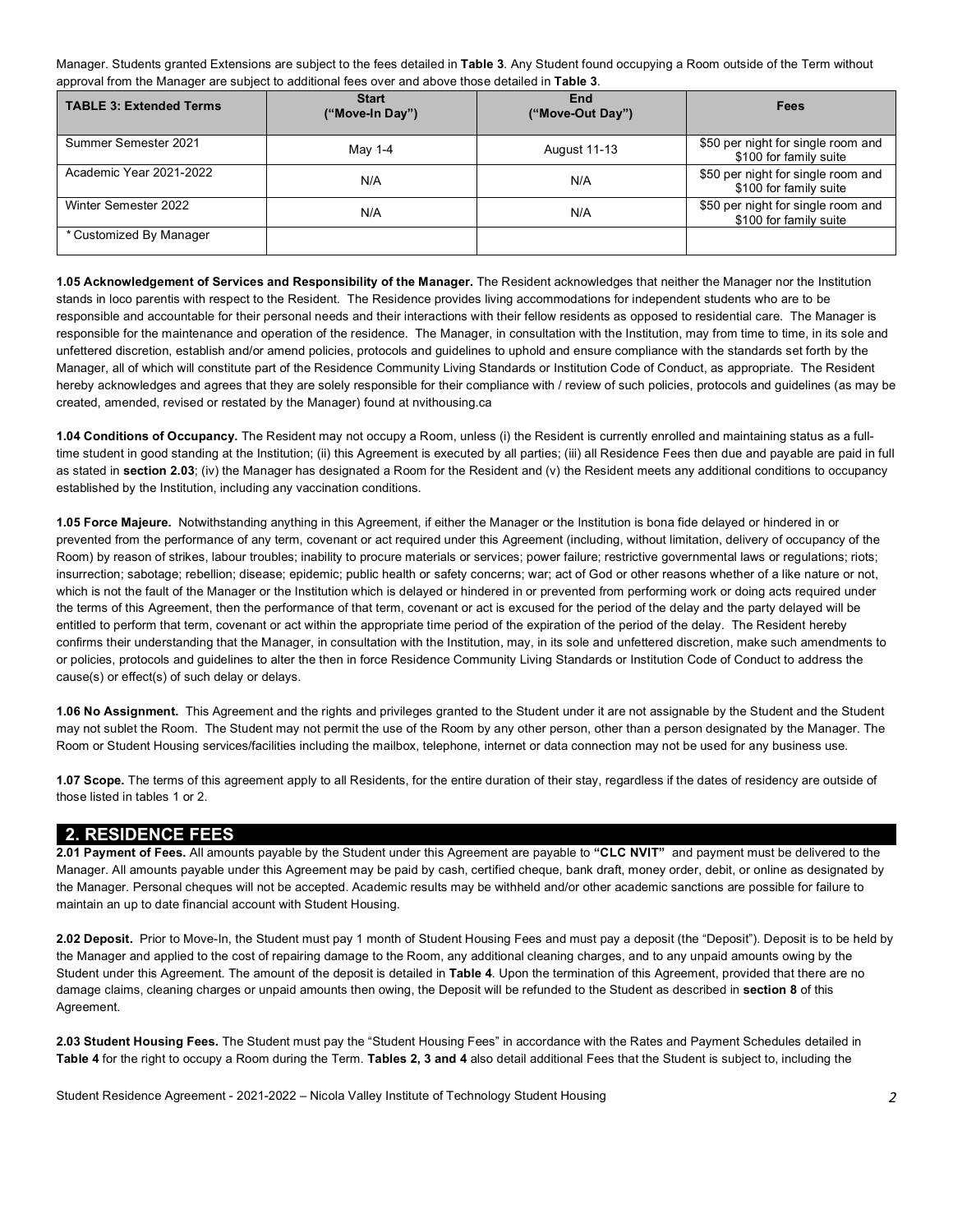mandatory Student Housing Life Activity Fee and the cost of Extended Terms. If a hard copy of this agreement is required by the Manager, the Student is required to select one of the payment schedule options, by initialing their desired option.

| <b>TABLE 4: Fees &amp; Payments</b> |  |
|-------------------------------------|--|
|                                     |  |

**1.** The Deposit for the Academic Year 2021-2022 is **\$225.00.** 

**2.** The total amount payable for the Academic Year 2021-2022 includes a mandatory non-refundable **25.00** Residence Life Activity Fee, which subsidizes events and activities organized by the Residence Life Staff and Residence Council.

| Summer Semester 2021 Payment Schedule Single Room Type |  |
|--------------------------------------------------------|--|

(a) **[\\$2,100.00](https://2,100.00)** payable on or before **April 15, 2021**, at **5:00 p.m.** or

 (b) **[\\$2,100.00](https://2,100.00)** payable as to **\$525.00** on or before **April 15, 2021** at **5:00 p.m.** and as to **\$525.00** on or before **May 15, 2021** at **5:00 p.m.** and as to **\$525.00** on or before **June 15, 2021** at **5:00 p.m.** and as to **\$525.00** on or before **July 15, 2021** at **5:00 p.m.** 

#### **- - - Academic Year 2021 2022 Payment Schedule Single Room Type**

(a) **[\\$4,200.00](https://4,200.00)** payable on or before **June 1, 2021**, at **5:00 p.m.** or

 (b) **[\\$4,200.00](https://4,200.00)** payable as to **\$525.00** on or before **August 1, 2021** at **5:00 p.m.** and as to **\$525.00** on or before **September 1, 2021** at **5:00 p.m.** and as to **\$525.00** on or before **October 1, 2021** at **5:00 p.m.** and as to **\$525.00** on or before **November 1, 2021** at **5:00 p.m.** and as to **\$525.00** on or before **December 1, 2021** at **5:00 p.m.** and as to **\$525.00** on or before **January 1, 2022** at **5:00 p.m.** and as to **\$525.00** on or before **February 1, 2022** at **5:00 p.m.** and as to **\$525.00** on or before **March 1, 2022** at **5:00 p.m.** 

#### **- - – Summer Semester 2021 Payment Schedule 2 BEDROOM (FULL SUITE) STUDENT PRICING**

 Individuals can share the 2 bedroom suite. In this case room rental will be split \$625 per month for both students. Roommates must check in and check out at same time. Should one roommate check out early, the remaining roommate is responsible for the full 2 bedroom rate of \$1,250 per month. Suites can only be occupied by members of the same sex (2 male or 2 female students).

(a) **[\\$5,000.00](https://5,000.00)** payable on or before **April 15, 2021**, at **5:00 p.m.** or

 (b) **[\\$5,000.00](https://5,000.00)** payable as to **[\\$1,250.00](https://1,250.00)** on or before **May 15, 2021** at **5:00 p.m.** and as to **[\\$1,250.00](https://1,250.00)** on or before **June 15, 2021** at **5:00 p.m.** and as to **\$[1,250.00](https://1,250.00)** on or before **July 15, 2021** at **5:00 p.m.** and as to **[\\$1,250.00](https://1,250.00)** on or before **August 15, 2021** at **5:00 p.m.** 

#### **- - - – Academic Year 2021 2022 Payment Schedule 2 BEDROOM (FULL SUITE) STUDENT PRICING**

 Individuals can share the 2 bedroom suite. In this case room rental will be split \$625 per month for both students. Roommates must check in and check out at same time. Should one roommate check out early, the remaining roommate is responsible for the full 2 bedroom rate of \$1,250 per month. Suites can only be occupied by members of the same sex (2 male or 2 female students).

(a) **[\\$10,000.00](https://10,000.00)** payable on or before **June 15, 2021**, at **5:00 p.m.** or

 (b) **[\\$10,000.00](https://10,000.00)** payable as to **[\\$1,250.00](https://1,250.00)** on or before **August 1, 2021** at **5:00 p.m.** and as to **\$[1,250.00](https://1,250.00)** on or before **September 1, 2021** at **5:00 p.m.** and as to **[\\$1,250.00](https://1,250.00)** on or before **October 1, 2021** at **5:00 p.m.** and as to **\$[1,250.00](https://1,250.00)** on or before **November 1, 2021** at **5:00 p.m.** and as to **\$[1,250.00](https://1,250.00)** on or before **December 1, 2021** at **5:00 p.m.** and as to **\$[1,250.00](https://1,250.00)** on or before **January 1, 2022** at **5:00 p.m.**  and as to **[\\$1,250.00](https://1,250.00)** on or before **February 1, 2022** at **5:00 p.m.** and as to **[\\$1,250.00](https://1,250.00)** on or before **March 1, 2022** at **5:00 p.m.** 

 **- - - – Academic Year 2021 2022 Payment Schedule 2 BEDROOM (FULL SUITE) NVIT FAMILY HOUSING**  - Must be a full time NVIT student with child.

 (a) **[\\$8,000.00](https://8,000.00)** payable on or before **June 15, 2021**, at **5:00 p.m.** or (b) **[\\$8,000.00](https://8,000.00)** payable as to **[\\$1,000.00](https://1,000.00)** on or before **August 1, 2021** at **5:00 p.m.** and as to **\$[1,000.00](https://1,000.00)** on or before **September 1, 2021** at **5:00 p.m.** and as to **[\\$1,000.00](https://1,000.00)** on or before **October 1, 2021** at **5:00 p.m.** and as to **[\\$1,000.00](https://1,000.00)** on or before **November 1, 2021** at **5:00**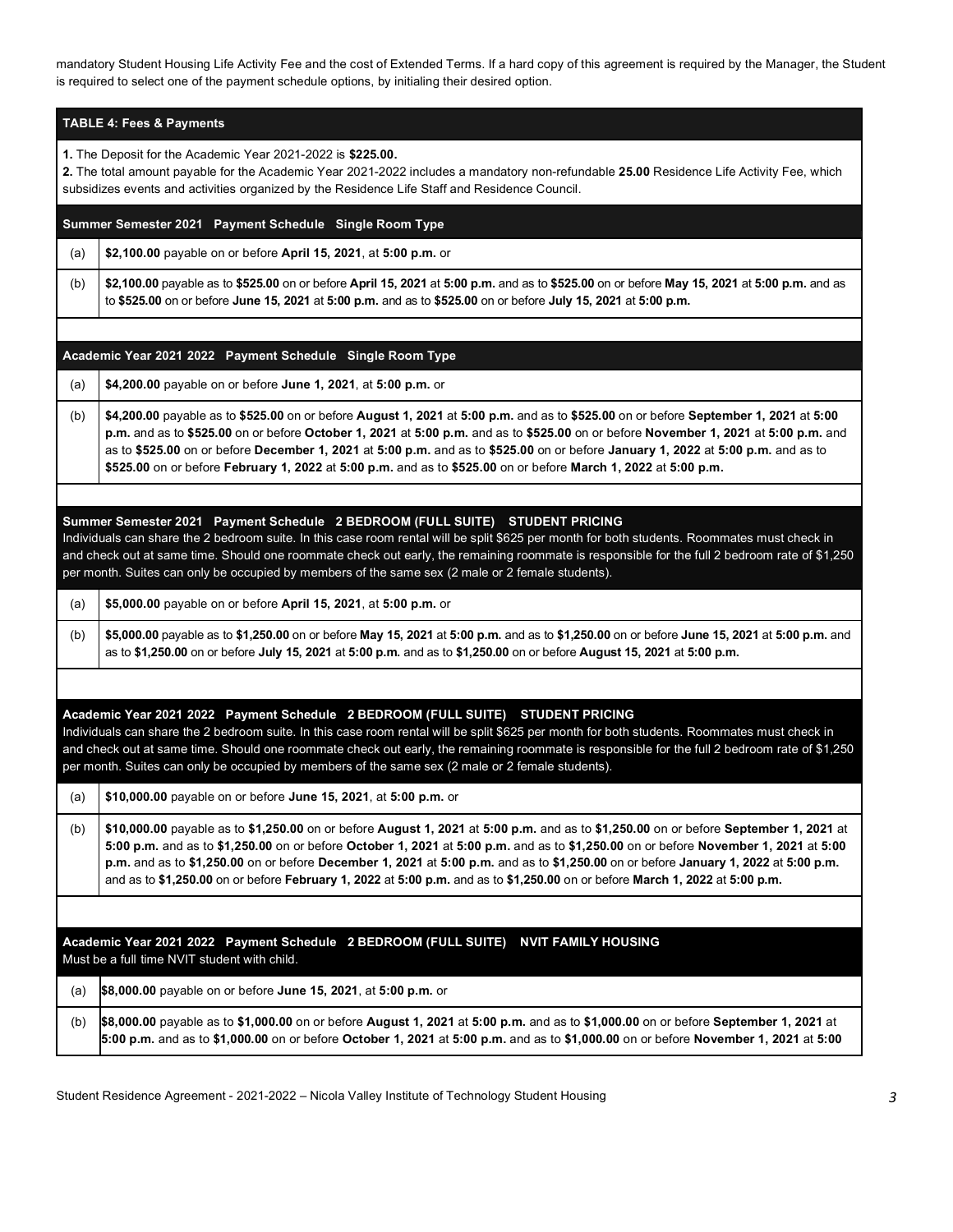**p.m.** and as to **\$1,000.00** on or before **December 1, 2021** at **5:00 p.m.** and as to **\$1,000.00** on or before **January 1, 2022** at **5:00 p.m.** and  as to **\$1,000.00** on or before **February 1, 2022** at **5:00 p.m.** and as to **\$1,000.00** on or before **March 1, 2022** at **5:00 p.m.** 

|     | Customized By Manager Winter Semester 2022 Payment Schedule                                                                                                                                                                                                                                                                                                                                                                           |
|-----|---------------------------------------------------------------------------------------------------------------------------------------------------------------------------------------------------------------------------------------------------------------------------------------------------------------------------------------------------------------------------------------------------------------------------------------|
| (a) | , payable on or before $\sim$ , 20 at 5:00 p.m. or                                                                                                                                                                                                                                                                                                                                                                                    |
| (b) | , payable as to $\text{\$}$ <b>b</b> on or before the section of the section of the section of $\text{\$}$<br>on<br>or before<br>$.20$ or                                                                                                                                                                                                                                                                                             |
| (c) | , payable as to $\ $$ on or before $\  \  \,$ , 20 $\  \ $ at 5:00 p.m. and as to $\ $$<br>on<br>, 20 at 5:00 p.m. and as to \$ on or before $\sim$ , 20 at 5:00 p.m.<br>or before<br>and as to $$$<br>on or before the contract of the contract of the contract of the contract of the contract of the contract of the contract of the contract of the contract of the contract of the contract of the contract of the contract of t |

 **2.04 Non-Student Rates.** The Student Housing Fees payable under this Agreement are a special student rate for full-time students of the Institution. If the Student ceases to be a full-time student of the Institution, and wishes to continue to occupy a Room: (i) the Student must deliver a written request to the Manager no later than two (2) business days after ceasing to be a full-time student of the Institution, which the Manager may accept or reject in its sole and unfettered discretion, and (ii) if the request is accepted by the Manager, the Student must pay within two (2) business days of receiving notice of that acceptance (a) any unpaid Student Housing Fees (whether or not otherwise due) and (b) a supplementary fee equal to the difference between (1) the product of the number of days remaining in the Term as of two (2) business days after the date on which the Student ceases to be a full-time student of the Institution and the daily conference rate then charged by the Manager for rooms in Student Housing, minus (2) the Student Housing Fees.

 **2.05 Interest.** Any amount payable by the Student under this Agreement which is not paid may be sent to a third-party collection agency. In lieu of interest charges, the Manager may choose to implement a late payment fee.

 **2.06 No Waiver of Fees.** Nothing in this Agreement, nor any entry or repossession of the Room by the Manager releases the Student from any liability for the payment in full of all amounts payable under this Agreement for the Term.

#### **3. HOUSING PROCEDURES**

 **3.01 Move-In Procedure.** The Student must follow all move-in times, dates and procedures outlined by the Manager. The Student will be notified of the date and time that the Student may move into the Room. If the Student wishes to move-in prior to the scheduled move-in day, the Student may do so at the Manager's then posted nightly rate and subject to availability (detailed in **Table 1 & 3**). Care is to be exercised in moving-in heavy objects to avoid damage to floor coverings, walls, doors and frames and any other part of the Student Housing. The Student shall be responsible to pay forthwith to the Manager the cost of any damage to the Room or the Student Housing arising from the move-in.

 **3.02 Move-Out Procedure.** Prior to either (i) the expiry of the Term, or (ii) the date on which the Student is to vacate Student Housing (detailed in **Table 1** & **3**), the Manager, or designate, can be requested in advance by the Student to complete a visual inspection of the Suite to view the state of cleanliness and repair. If no request to inspect the suite is made by the Student, the inspection will take place once the Student has vacated the suite. In the event the Student chooses to have the inspection completed prior to vacating the suite, the Manager, or designate, will inspect the suite and inform the Student of potential damage and/or cleaning charges and outline what steps the student may take to mitigate charges. On vacating, all garbage and belongings of the Student must be removed, and the suite must be cleaned to the point of restoring the suite to its original condition. Once the Student has vacated, the Manager, or designate, will complete a documented visual inspection of the Suite. In the event deficiencies are found, the cost of cleaning the suite and restoring it to its original state may be deducted from the Student's original Deposit. There is a minimum cleaning charge of **\$25.00** and damage charges will be billed accordingly at the cost of restoring the suite to its original condition. Any items left behind by the Student will be immediately discarded; Student Housing shall not be liable to the Resident for any loss of property as a result. As with the "move-in procedures", care must be exercised to avoid damage to doors, frames, walls, floor coverings and any other part of Student Housing. The Student is financially responsible to pay forthwith for any damage caused on moving out of the Student Housing.

 **3.03 Roommates.** The Student may be notified prior to move-in the name and contact information of their roommate (and vice-versa). This disclosure is to enable the roommates to get acquainted and to arrange bringing common supplies to the Student Housing. Roommate changes may be requested for cause at any time. The Manager's first priority is to try to mediate any dispute between roommates. If a roommate change is required roommates may be moved to different Rooms (subject to availability within the Student Housing and to the Manager discretion), unless another agreement can be reached amongst all parties involved.

 Student Residence Agreement - 2021-2022 – Nicola Valley Institute of Technology Student Housing *4*  **3.04 Room Reassignment.** The Manager may in its sole and unfettered discretion, relocate the Resident to another Room upon 48 hours advance written notice. The Resident agrees to comply with the terms of any relocation notice and to remove and relocate the Resident's property to the Room designated in the relocation notice. Residents are required to comply with any de-densifying efforts required on campus due to Covid-19 or other public health or safety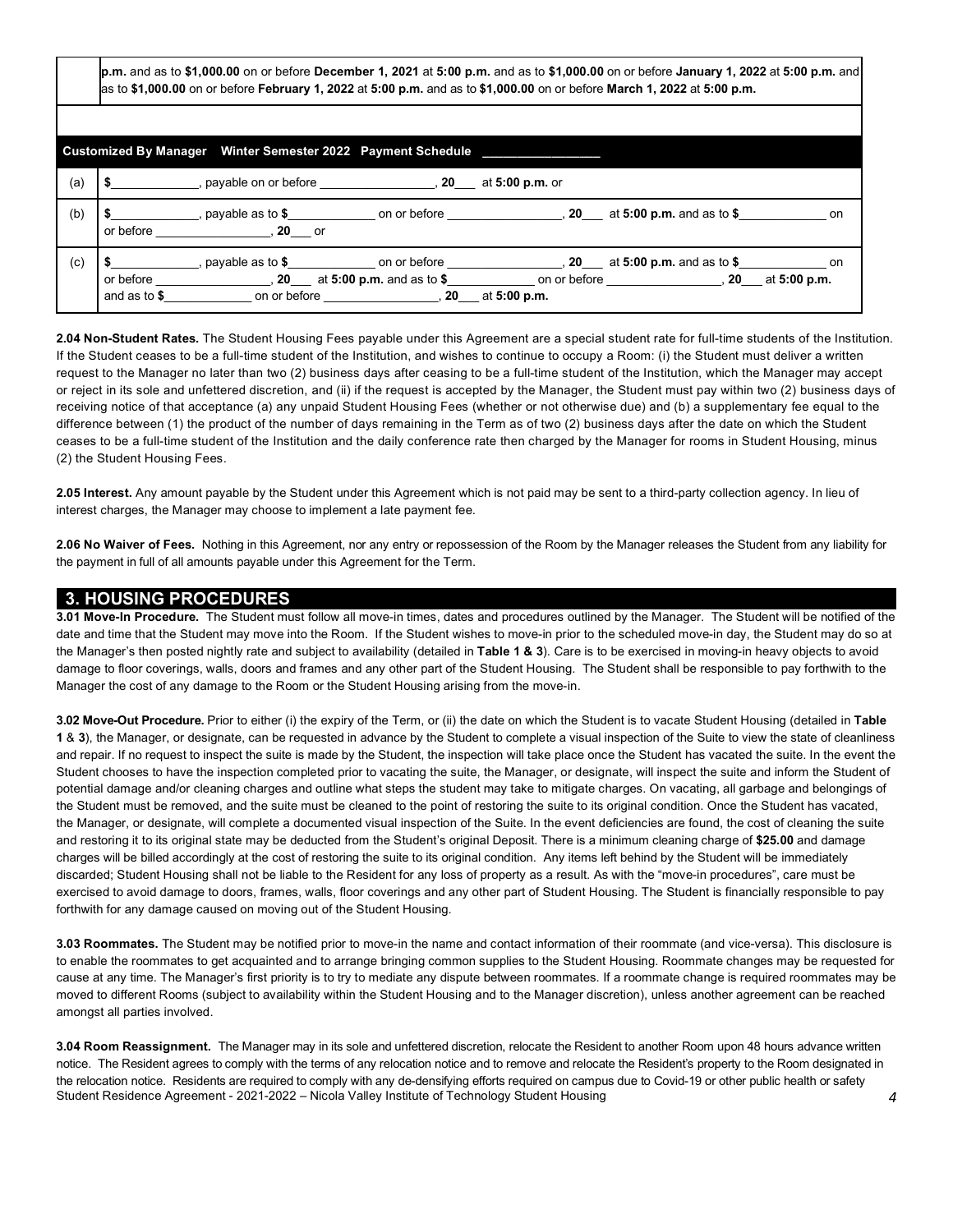emergency, including, but not limited to, the relocation of all or some residential students to alternative housing. Relocation does not constitute a termination of a residential student's housing contract. In the event that the Manager must relocate students as part of a de-densifying strategy due to public health, safety or other concerns for an extended period of time and alternative housing is not available, the Manager may, in its sole and unfettered discretion, pay impacted students fair and reasonable reimbursement (as determined by the Manager) as appropriate and based on information available at that time and in full and final satisfaction of the Manager's and the Institution's obligations hereunder.

 political candidates or their representatives for the purpose of canvassing for support and delivering pamphlets. **3.05 Deliveries and Solicitation.** The Manager may control access to the Student Housing for deliveries. The Manager may allow reasonable access to

 **3.06 Lost Keys, Lock Outs.** The Resident will be responsible for the cost of replacing lost keys (e.g., room key, mailbox key, etc.) at a cost determined by the Manager, to a maximum of \$20.00 per key. If the Resident is locked out of the Resident's Room, the Resident will pay a fee for letting the Resident into the Room, to a maximum of \$5.00, or will be provided with a temporary key to be returned immediately after use. Failure to return a temporary card in the time allotted will result in a replacement fee to a maximum of \$20.00.

# **4. STUDENT HOUSINGFACILITIES, MAINTENANCE AND SERVICES**

 Report", listing all damage to and deficiencies in the Room and its furnishings, fixtures and equipment. At all times during the Term, the Student must maintain the Room and its furnishings, fixtures and equipment to the same standard and condition as exists at the time possession of the Room is given to the Student (or if the Manager repairs any damage or deficiency noted in the Room Inspection Report, to the same standard and condition as exists after repairing that damage or deficiency), subject to typical wear and tear. The Student and any other person sharing a Room with the Student are jointly and individually liable for any damage to or deficiency in the Room and its furnishings, fixtures and equipment, other than damage and deficiencies noted in the Room Inspection Report which are not repaired by the Manager. The Student must give the Manager prompt written notice of any accidents, damage or malfunctions of any kind **4.01 Responsibility for Damages.** Within 24 hours of taking possession of the Student's assigned Room, the Student must complete a "Room Inspection to the Room or its furnishing, fixtures and equipment. The Student shall keep a copy of each such notice.

 **4.02 Liability of Student.** The Student is liable for any damage to the building structure, fittings, fixtures, finishes, furniture and equipment comprising the Student's Room, except only if such damage is caused by the proven negligence of the Institution or the Manager. The Student is liable for any damage to the building structure, fittings, finishes, furniture and equipment beyond the confines of the Student's Room should the damage arise from the negligence or willful act of the Student. The Manager and the Institution do not assume any responsibility for personal property that is lost, stolen or damaged from any cause. The Student is strongly encouraged to obtain insurance to cover the above liabilities. Student Housing does not purchase such protection for personal property. The Student must also take positive steps to ensure their safety by locking Room doors, and ensuring that only authorized persons enter their Room, suite and/or the building.

 **4.03 Damages to Common Areas.** Students are responsible for taking all actions associated with good citizenship, including reporting information about damages and vandalism, and those

 allegedly responsible for causing the damage. The Student may be held financially responsible for damage to any part of Student Housing (interior/exterior common areas) if the Student, or guest of the Student is found to be directly or indirectly involved in said damage. Common areas include and are not limited to; the corridors, lounges, laundry rooms, stairwells, the exterior of Room doors, parking lots and any other public areas of the Student Housing. All charges for damages to common areas in Student Housing that cannot be traced to those directly responsible will be split equally among the occupants of the building, wing, floor, or section of the Student Housing deemed fair and appropriate by the Manager.

 **4.04 Room Entry.** The Manager subscribes to the principle that Students are entitled to enjoy a reasonable right to privacy in their Student Housing Rooms. However, the Student acknowledges that the Manager is entitled, without notice and without the Student being present, to have authorized staff, the Institution's security services, emergency services, or the police enter the Room at reasonable times under the following conditions: (a) to provide repair and maintenance services as detailed in section 4.05 of this Agreement; (b) to provide housekeeping services as detailed in section 4.06 of this Agreement; (c) to ensure the safety and security of the Student and/or when there is reasonable cause to believe an emergency situation has arisen; (d) during the Winter Break to provide routine maintenance; (e) when there is reasonable cause to believe that terms of this Agreement and/or the Residence Community Living Standards detailed in section 7.01 and/or the law is being violated. Authorized staff are supplied with a uniform and identification that is visible at all times.

 **4.05 Maintenance by the Manager.** Throughout the Term the Manager will inspect, maintain, repair and replace elements of the Student Housing in order to keep the Student Housing in a good condition and state of repair, complying with health, safety and fire standards required by law. This includes, but is not limited to, inspecting and testing fire safety equipment, major appliances, electrical, bathroom fixtures and plumbing.

 **4.06 Housekeeping Service and Cleanliness.** Housekeeping Service will be provided to clean only the common areas (kitchens, lounges, hallways, stairwells and washroom areas) of the Student Housing on a regularly scheduled basis as posted by the Manager. This Housekeeping Service is not optional. Students must ensure that all counters and sinks are clear of any dishes, appliances, or any other personal items. As part of the Housekeeping Service, the common areas will be inspected. Should the common areas be found in an unhygienic state, the Student(s) will be given 24 hours to return it to a proper state, or it will be cleaned at the discretion of the Manager with a minimum charge of **\$25.00**, per student, per infraction. The Student shall, at all times during the Term, keep all parts of the Student Housing clean, including and not limited to; floor coverings, doors, walls, ceilings, kitchenette appliances, counters,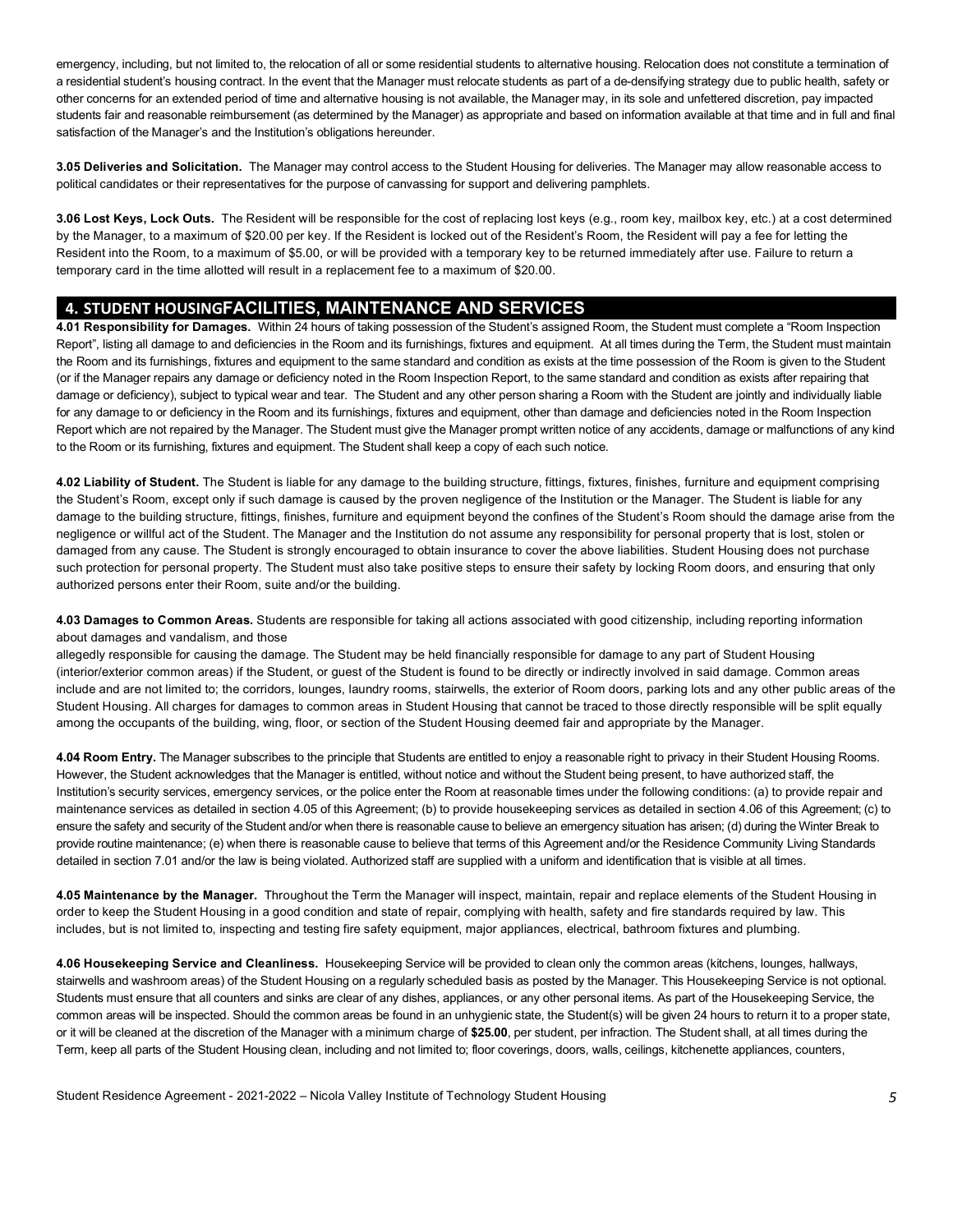cupboards, faucets, sinks, furniture, glass, window frames, and other furnishings. Vacuums, brooms, and mops may be signed out at the front desk, subject to availability.

 **4.07 Limitation on Liability of Manager.** Unless arising as a result of their gross negligence, the Manager and the Institution shall not be liable to the Resident for any loss or damage, however caused to the Resident, the property of the Resident or to the property of the Resident's guest(s) while in the Residence or on the lands on which the Residence is situated. Without limiting the generality of the foregoing, such property includes and is not limited to, personal property of the Resident (including their vehicle(s) and their contents) and damage includes and is not limited to; damage caused by the failure of the plumbing or heating system or any other building system, defects in the structure of the Building, water or snow penetration, exterior weather conditions, damage arising from any cause beyond the control of the Manager or Institution, and any damage or injury arising from the activities of employees, contractors or agents of the Manager and the Institution. The Resident agrees that by executing the Agreement and residing in the Residence, they are acknowledging that they understand and freely assume the risks associated with communal living, including but not limited to risks of potential exposure to physical, mental or emotional harm or injury, communicable diseases and other contagious viruses. Accordingly, the Resident on their own behalf and on behalf of their successors, beneficiaries and next of kin hereby waives their right to demand or make any claim against (and indemnifies, releases and covenants and agrees to hold harmless each of) the Manager, the Institution, their agents, contractors, officers, directors, governors, management, successors, assigns, students and employees from or in relation to any and all damages, physical or other harm, death, liability, claims, expenses or loss due to any cause whatsoever, including negligence, breach of contract, or breach of any statutory or other duty of care (collectively, "Claims") arising under or related to this Student Residence Agreement and the provision of services or accommodation, including but not limited to exposure to communicable diseases and contagious viruses. The Resident further agrees to take all reasonable precautions and follow recommendations by public health authorities to mitigate the spread of communicable diseases while living in the Residence community. Failure to follow the Student Residence Agreement and measures related to said communicable diseases (including but not limited to Covid-19), or failure to follow directions from staff regarding communicable disease related rules or measures may result in standards action up to and including eviction from residence.

 **4.08 Heating of Room.** Throughout the Term the Manager will provide a heating system sufficient to provide a comfortable temperature in the Room and will operate, maintain and repair that heating system. During any period in which the heating system is not functioning to the standards set out above, the Manager will use commercially reasonable efforts, after receiving notice of the deficiency, to have the system repaired and functioning as soon as may be possible in the circumstances. In no event however, is the Manager liable to the Student for any consequential illness or discomfort and the Manager shall not be deemed to be in default of its obligations under this Agreement, so long as it is using commercially reasonable efforts to have the system repaired.

 **4.09 Prohibited Items.** Only refrigeration appliances supplied with the Room are to be used. No other refrigeration items are to be brought into the Room. In order for appliances to be used in Student Housing, they must bear a visible serial number and a CSA or UL identification tag. Irons, toaster ovens, coffee makers, electric kettles protected by automatic "shut off" may be used. Appliances found in rooms that do not bear a CSA or UL identification tag will be removed by the Manager at the Student's expense, without liability to the Manager for spoilage or damage to the appliance removed. The following are prohibited: open coil hot plates, deep fryers, indoor barbecues, fondues and the like; pets; candles, incense, lava lamps, halogen lamps, large musical instruments or noise producing devices such as subwoofers and PA systems, illegal substances, alcohol and illegal drug paraphernalia, single serving glass alcohol containers (i.e. beer bottles, coolers, etc.), novelty glass liquor bottles, and large common source containers (i.e. kegs, 60oz containers); weapons, replica weapons, or any device that is designed for (or could be used for) the purpose to intimidate, threaten, harm, or kill.

 **4.10 Cable Television, Telephone & Internet Services.** Long Distance calling may be done only through the use of a prepaid phone card or by charges made to a third party number if using a provided, in room telephone. Neither the Institution nor the Manager guarantees the availability of telephone service or cable television services. If the Resident wants additional cable television, telephone or internet service above and beyond any that may be provided as "standard" in the Residence, the Resident must submit full details to and request and obtain the prior written approval of the Manager and Institution. With respect to Internet Services, the Institution may at its discretion only allow either the standard provided service or the approved alternate service and not both at the same time (Residents will need to complete the Institution's standard forms issued by their IT department). Cutting of wiring, boring of holes, the use of wireless routers, routers, or switches are not permitted. Any unauthorized services or equipment may be removed by the Manager, at the Resident's expense, without notice or liability. All Residents are subject to the Institution's and/or Service Provider's current Internet, cable television and telephone enrolment and usage policies.

 **4.11 No Moving of Supplied Furnishings.** All furnishings and equipment supplied with the Room shall remain in the Room for the duration of the Term. All furnishings, if rearranged, must be returned to their original position found at the commencement of the Term. No common area furniture is to be moved into the Room. Charges will apply otherwise.

 **4.12 No Removal or Substitution.** The Student may not remove, alter or change any property in the Room which is provided on occupancy or at any other time during the Term, including and not limited to; furnishings, fixtures, equipment, television sets, appliances, window screens, floor coverings and any mattress covering. The Student shall use all such items only for their intended purpose.

 Student Residence Agreement - 2021-2022 – Nicola Valley Institute of Technology Student Housing *6*  **4.13 No Renovation or Installation.** The alteration or renovation of the Student Housing facilities, furniture, fixtures, or equipment supplied in the Room is not permitted. The lock(s) provided by the Manager are the only locks to be used to secure the door to the Room. No other locks may be installed by the Student and the Student may not change the keying of the lock(s) which are provided. Unauthorized changes to temperature settings or duct or diffuser settings in the Room,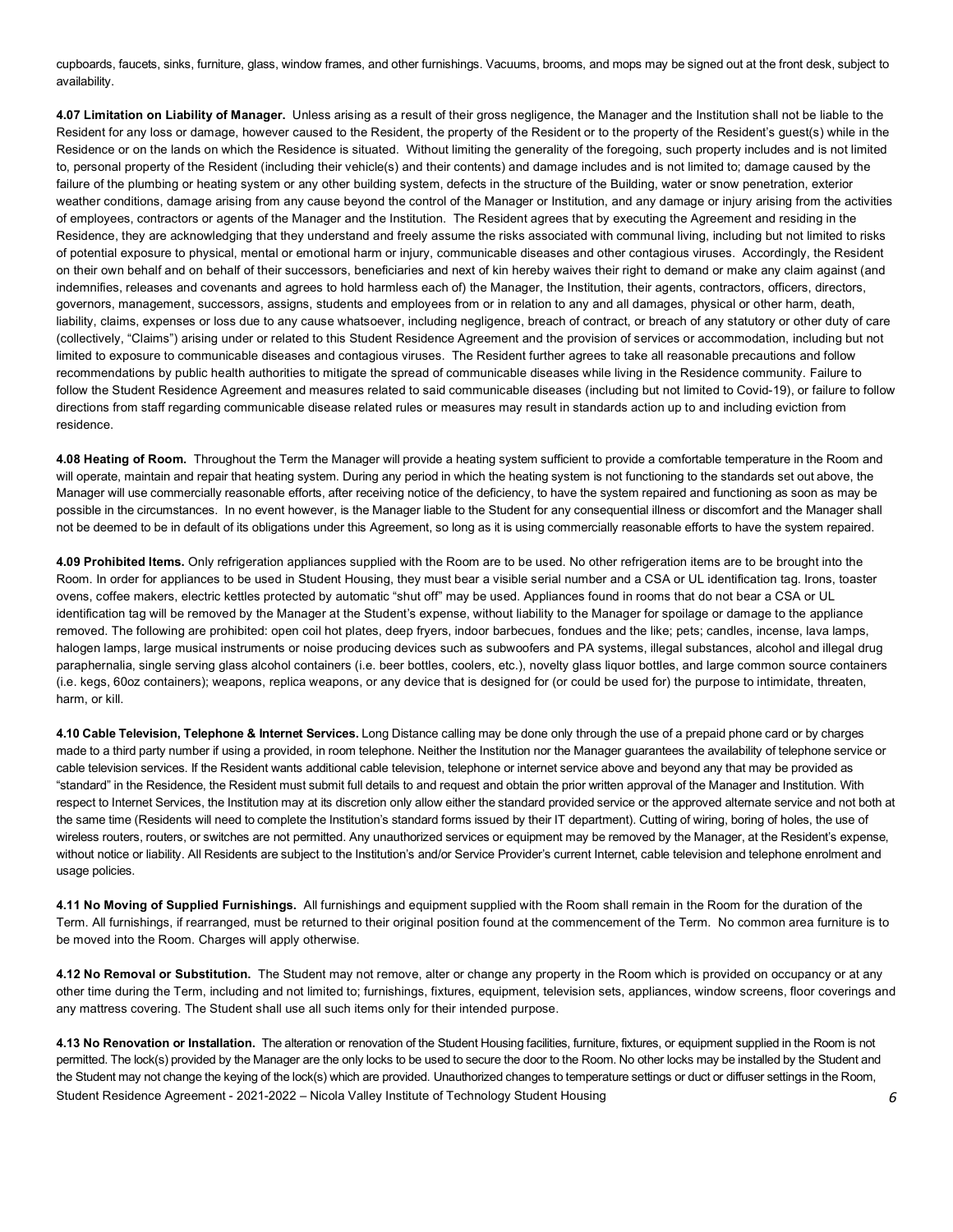and any attempt to make changes to the heating system in the Room are prohibited. The Student may not install any electrical equipment which will overload the capacity of a circuit. Altering or otherwise tampering with electrical systems is prohibited. The Student may not install furnishings or equipment of any kind (including and not limited to; shelving, light fixtures, audio or visual equipment, satellite dishes and radio or television antenna(e)), without the prior written consent of the Manager. If any such furnishing or equipment is installed without the Manager's consent, the Student will immediately remove it after notice from the Manager, failing which the Manager may remove the furnishing or equipment at the expense of the Student without further notice and without liability to the Student for any damage to the furnishing or equipment so removed. The Student is responsible to pay the costs of repairing all damage to the Room or Student Housing caused by the installation and removal of any furnishing or equipment installed by the Student, whether installed with or without the Manager's consent. The Student also is liable for any damage to property of others and for any injury to or death of any person caused by the installation, existence or removal of any furnishing or equipment installed by the Student, whether installed with or without the Manager's consent.

 **4.14 Decorations.** The only acceptable form of affixing items to walls is the use of white sticky tack, and must be removed by the Resident prior to move out, or be subject to removal charges. Spikes, hooks, screws, tacks or nails or any permanent adhesion type tape shall not be put into or on the walls or woodwork, ceilings, furnishings, doors or windows of any part of the Student Housing. Students may not decorate the outside of their room door unless for special occasions approved by the Manager. Strings of indoor lights should not be in direct contact with any flammable materials and should not be left on while the room is unattended.

# **5. ROLE OF THE PRIMARY AND SECONDARY CONTACTS**

 **5.01 Primary and Secondary Contact(s).** The Student, in executing this Agreement, is required to identify a "Primary Contact" and a "Secondary Contact". It is strongly recommended that these contacts are parents or legal guardians of the Student. The Primary Contact serves as the individual that is contacted by the Manager if concerns or problems arise with the Student, as detailed in **section 5.02** below. If the Primary Contact is not available, the Secondary Contact will be contacted.

 **5.02 Consent to Contact Primary and Secondary Contact(s).** In most circumstances, Students will be treated without reference to their parents, guardians or primary/secondary contacts (i.e. student conduct situations). However, the Manager or the Institution may contact the Primary or Secondary Contact at any time and for any purpose, including, without limitation, to advise the them of (i) any accident or injury to the Student, (ii) any default by the Student under this Agreement, or (iii) any situation where the Resident may cause harm to themselves or to another, or (iv) if the Student is placed on Student Housing Probation or issued any behavioural contract or Eviction by the Manager. The Manager or the Institution may disclose the Student's personal information in such communications, and the Student hereby consents to this disclosure.

# **6. FREEDOM OF INFORMATION**

 **6.01 Freedom of Information.** "I consent to the Manager and the Institution collecting and disclosing to each other personal information about me concerning any misconduct or alleged misconduct by me, or any misconduct of others reported or witnessed by me, for the purpose of the Manager and the Institution using that personal information to administer their respective rules of conduct and disciplinary proceedings. Such information includes, and is not limited to, my grades in school, my academic status, any alleged misconduct by me, my response to such an allegation, the substance and status of any disciplinary proceedings and the penalty, if any, imposed. Personal information includes, and is not limited to the Institution confirming to the Manager, my status as a full time student, academic status, federal loan status, and provincial loan status for the purpose of room allocation. Personal information also includes, but is not limited to access my official college identification number and photograph in order to verify my identity for the facilitation of services and for investigations that are being conducted by the Manager or the Institution." For the purposes of this consent, the Manager and the Institution include their officers, employees and security contractors who have a reasonable interest in receiving the personal information.

 **6.02 Activity Waiver.** On an on-going basis, the Institution and/or the Manager arranges a number of social, sporting and other activities for students of the Student Housing, both in the Student Housing building and at other on-campus and off-campus locations (individually, an "Activity" and collectively, the "Activities"). Activities may have inherent risks associated with participation in them. Participation in all Activities is completely voluntary and the Student may elect not to participate in any Activity. The Student specifically acknowledges that in the event that the Student elects to participate in any Activity, (i) the Student is warned that participation in the Activity may involve certain inherent risks, including, without limitation, risks of physical injury, (ii) the Student has voluntarily elected to participate in the Activity notwithstanding those risks. The Student acknowledges and assumes all risks of personal injury and all other hazards (i) arising from or related in any way to participation in an Activity, (ii) arising or resulting from any cause whatsoever (including risks inherent in the Activity and negligence), and (iii) whether occurring prior to, during or after the Activity and the Student agrees that the Institution and the Manager and each of their respective officers, directors, shareholders, employees and agents (as applicable) are expressly released and forever discharged by the Student from all claims of any nature or kind whatsoever (i) arising from or relating to the Student's participation in an Activity, (ii) arising or resulting from any cause whatsoever (including risks inherent in the Activity and negligence), and (iii) whether occurring prior to, during or after the Activity.

 Student Residence Agreement - 2021-2022 – Nicola Valley Institute of Technology Student Housing *7*  **6.03 Photograph Waiver.** The Student grants permission to the Institution and/or the Manager to use photographs or videotapes taken of the Student in or about the Student Housing for use (i) in advertising, direct mail, brochures, newsletters and magazines relating to the Institution, the Manager or the Student Housing, (iii) in electronic versions of the same publications or on web sites or other electronic form or media relating to the Institution, the Manager or the Student Housing, and (iii) on display boards within the Student Housing or the Institution, all without notification. The Student waives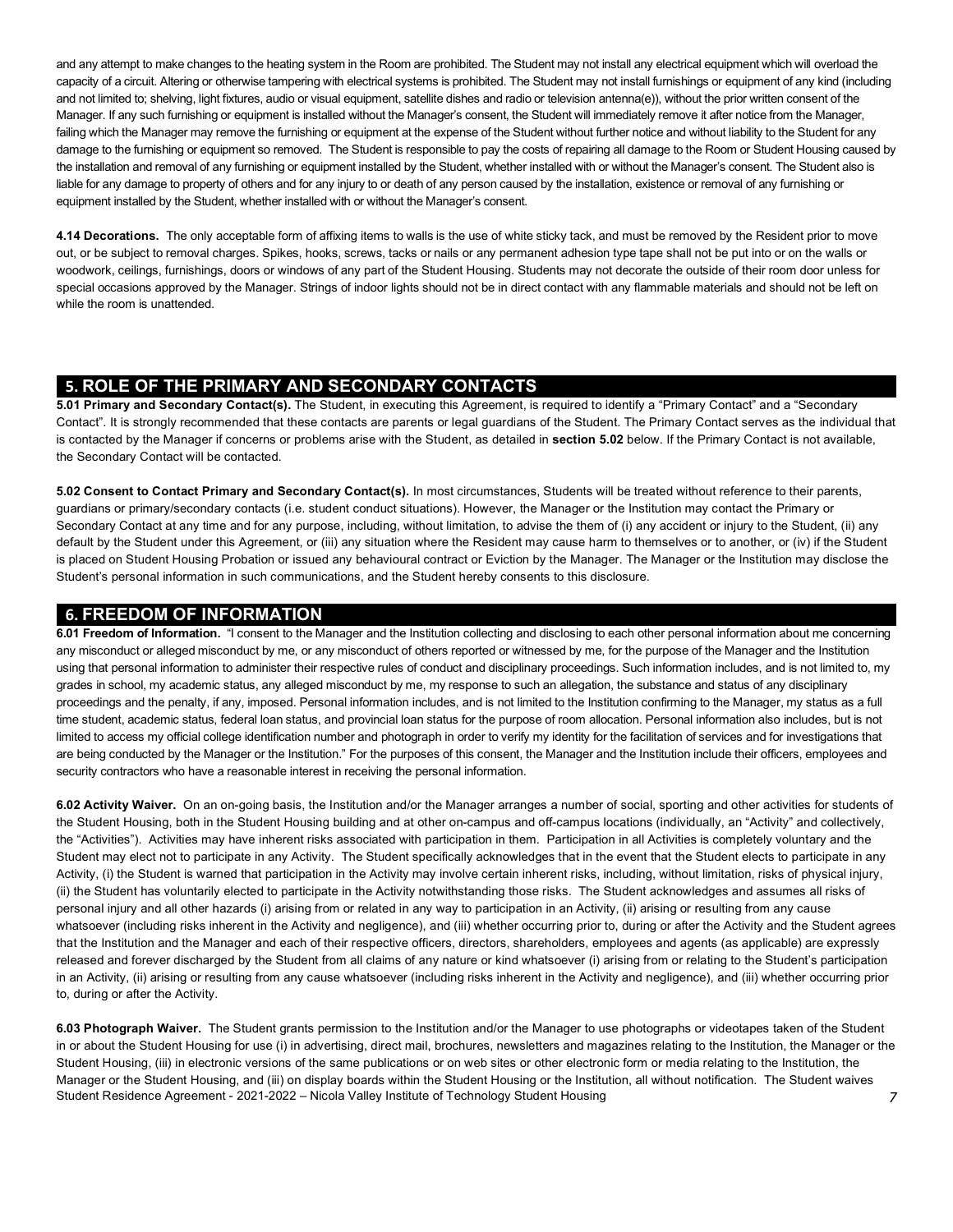any right to inspect or approve any finished photograph or videotape or any electronic matter that may be used in conjunction with a photograph or videotape now or in the future and waives any right to royalties or other compensation arising from or related to the use of any such photograph, videotape or electronic matter.

## **7. RULES AND REGULATIONS**

 **7.01 Student Housing Community Living Standards.** The Student Housing Community Living Standards ("HCLS") forms a part of this Agreement. It details the rights, responsibilities, and privileges of Students as well as the residence conduct process. Each Student is responsible for reading, understanding, and adhering to the terms outlined within the HCLS. The Manager and the Institution may amend the terms of the HCLS from time to time and may post the amendments in the Residence. Failure to abide by the HCLS may result in eviction from Student Housing and termination of this Agreement as per the violations and sanctions outlined in the HCLS, and as stated in **section 8.01(d)**. The HCLS can be found online at: **<www.nvithousing.ca>.** 

 **7.02 Institution Standards.** Students are also responsible for reading, understanding and adhering to the academic and non-academic policies and procedures that have been established by the Institution, including the Code of Conduct and its penalties.

## **8. TERMINATION AND CANCELLATION**

 (5) days of the first day of the Semester; (b) the Student abandons their Room as detailed in **section 8.03** of this Agreement; (c) the Student decides not to accept the Room they were assigned, or any alternate Rooms offered to them during the course of this Agreement; or (d) the Student violates any of the terms of this Agreement, including violations of the Housing Community Living Standards or Institution Standards. The Manager may notify the Primary or Secondary Contact by phone or e-mail of the termination of the Student's residency at the same time, if possible, as written Notice of Termination of Residency is delivered to the Student. If the Student is unavailable to receive service of the notice in person, then delivery of the notice to the Student's Room shall be deemed proper service and delivery. The Student will be allowed 24 hours from the date and time of delivery of the Notice of Termination of Residency to fully vacate and remove all personal belongings from Student Housing. **8.01 Termination by the Manager.** This agreement may be terminated by the Manager if: (a) the Student fails to check into their assigned Room within five

 **8.02 Termination or Cancellation by the Student.** If the Student wishes to terminate this Agreement or cancel their Student Housing application, the Student must notify the Manager in writing via the online Student Housing cancellation/withdrawal form. To cancel this Agreement, the Student is expected to demonstrate that they are no longer enrolled in classes at the Institution or provide evidence of exceptional circumstances beyond their control. Please note that Student Housing operates independently from the Institution and if the Student cancels their application or enrolment at the Institution, they will also need to cancel their Student Housing application. Refunds will be issued by the Manager as detailed in **section 8.06.** 

 **8.03 Abandonment.** If the Student vacates the Room prior to the expiry of the Term without the Manager's prior agreement, the Room will be deemed abandoned by the Student. In that event, the Manager may (i) repossess the Room without liability to the Manager, and (ii) enter into an agreement for the occupancy of the Room with a third party.

 **8.04 Termination Procedures.** Upon the termination of the privileges of this Agreement, the Student shall, forthwith vacate the Room within the time frame given, and deliver to the Manager vacant possession of the Room together with all of the furnishings, fixtures, appliances and telephone of the Student Housing, and the furnishings and fixtures shall be in good condition, with reasonable wear and tear excepted. The Student will follow the Move-out Procedures explained in **section 3.02** of this Agreement and all additional directions communicated by the Manager.

 **8.05 Failure to Vacate.** If the Student does not vacate the Student Housing on the expiry or early termination of this Agreement, (i) the Student is liable for any financial loss sustained or incurred by the Institution or the Manager, and (ii) the Manager may remove the property of the Student from the Room (whether or not the Student is present at the time), and place the property in temporary storage in a location in the Student Housing of the Manager's choice, at the Student's expense, without notice to the Student and without liability to the Manager for any damage to or loss of the Student's property.

 **8.06 Refund Procedures.** Upon the termination of this Agreement or housing application by the student, as detailed in section 8.02, the Residence may be entitled to a partial refund of Housing Fees, without interest, within eight (8) weeks of the student vacating student housing or cancelling their housing application. The refund will be in the form of a cheque mailed to the students permanent address on file in the students name only. If a student requires a cheque to be reissued as a result of the student not providing an updated address prior to vacating student housing and/or canceling their housing application, a charge of \$50 may be applied. Refunds are issued based on the following:

#### **8.06 (a) Academic Year (and Fall only) Applications/Agreements (Detailed in Table 5)**

- (i) If the Student's written cancellation request is received by the Student Housing Manager on or before **June 15 (Deadline 1)**, whether the Student has been accepted into Student Housing or not, the Student will receive a full refund of the Deposit and any Student Housing Fees paid to date.
- (ii) If the Student has been accepted into Student Housing and the Student Housing Manager receives the Student's written cancellation request  after **June 15 (Deadline 1)** but on or before **August 1 (Deadline 2)**, then the Student's Deposit will be forfeited. The Student will receive a full refund of any Residence Fees paid to date.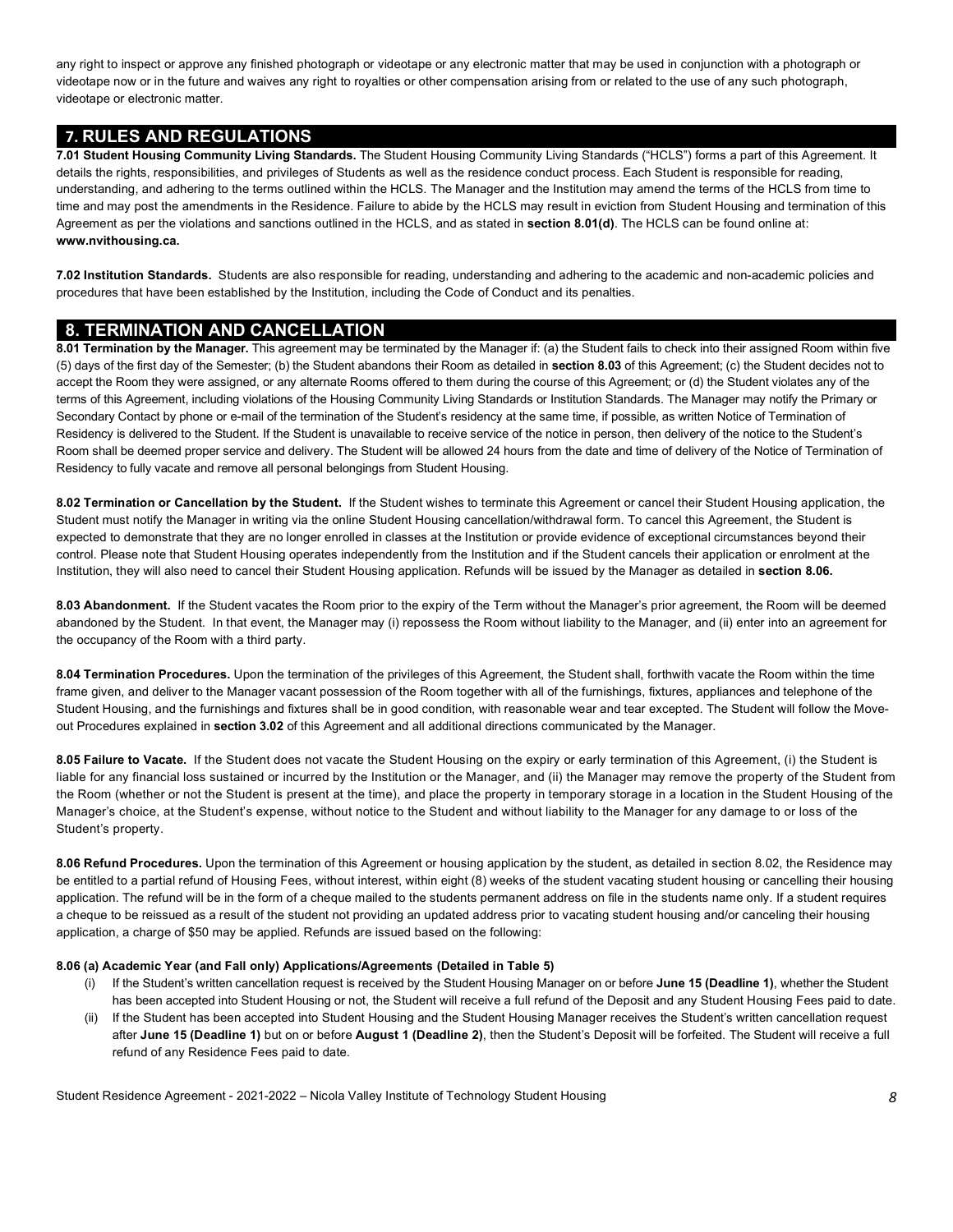- (iii) If the Student is on the wait list for Student Housing and the Student Housing Manager receives a written cancellation request before the Student is accepted to Student Housing, then the Student will be refunded the full Deposit.
- (iv) If the Student is on the wait list and a space becomes available after **June 15 (Deadline 1)**, the Student will be offered a space in Student Housing and asked to confirm the status of the Student's Student Housing acceptance within 24 hours. After confirmation to the Student Housing, all regular cancellation policies and payment deadlines apply.
- (v) If the Student has been accepted into Student Housing and the Student Housing Manager receives the Student's written cancellation request  after **August 1 (Deadline 2)**, but on or before the first day of the Term **(Deadline 3)**, then the Student will be charged a late cancellation fee. The cancellation fee will be equivalent to **45 days** of Student Housing Fees. The Deposit will be refunded less any damages, charges or money owing to the Student Housing.
- (vi) If the Student Housing Manager receives the Student's written cancellation request after the first day of the Term **(Deadline 3)** and on or before  **November 15 (Deadline 4)**, then the Student will be charged for **each day they occupy a Student Housing Room plus a cancellation fee**. The Student must complete all Move-out Procedures detailed in **section 3.02** before cancellation fees and refunds will be assessed and issued. The cancellation fee will be equivalent to **60 days** of Student Housing Fees. The Deposit will be refunded less any damages, charges or money owing to the Student Housing.
- (vii) If the Student Housing Manager receives the Student's written cancellation request after **November 15 (Deadline 5)**, then the Student will be charged for **each day they occupy a Student Housing room plus a cancellation fee**. The Student must complete all Move-out Procedures detailed in **section 3.02** before cancellation fees and refunds will be assessed and issued. The cancellation fee will be equivalent to **90 days**  of Student Housing Fees. The Deposit will be refunded less any damages, charges or money owing to the Student Housing.

#### **8.06 (b) Winter and Summer Applications/Agreements (Detailed in Table 5)**

- (i) If the Student's written cancellation request is received by the Student Housing Manager on or before **Deadline 1**, whether the Student has been accepted into Student Housing or not, the Student will receive a full refund of the Student's Deposit and any Student Housing Fees paid to date.
- (ii) If the Student is on the wait list for Student Housing and the Student Housing Manager receives a written cancellation request before the Student is accepted to Student Housing, then the Student will be refunded the full Deposit.
- (iii) If the Student is on the wait list and a space becomes available, the Student will be offered a space in Student Housing and asked to confirm the status of the Student's Student Housing acceptance within 24 hours. After confirmation to the Student Housing, all regular cancellation policies and payment deadlines apply.
- (iv) If the Student has been accepted into Student Housing and the Student Housing Manager receives the Student's written cancellation request after **Deadline 1**, but on or before the first day of the Term **(Deadline 2)**, then the Student will be charged a late cancellation fee. The cancellation fee will be equivalent to **45 days** of Student Housing Fees. The Deposit will be refunded less any damages, charges or money owing to the Student Housing.
- (v) If the Student has been accepted into Student Housing and the Student Housing Manager receives the Student's written cancellation request after the first day of the term **(Deadline 3)** then the Student will be charged for **each day they occupy a Student Housing room plus a cancellation fee**. The cancellation fee will be equivalent to **60 days** of Student Housing Fees. The Deposit will be refunded less any damages, charges or money owing to the Student Housing.

#### **TABLE 5: Refunds, Cancellation Fees, and Deadlines**

Late applicants will be subject to the same cancellation deadlines outlined below. The cancellation date is the date the student vacates the Residence.

| <b>Terms</b>                                          |             | Deadline 1                                                       | Deadline 2                                                                                                                                 | Deadline 3                                                                                                                                                 | Deadline 4 | Deadline 5 |
|-------------------------------------------------------|-------------|------------------------------------------------------------------|--------------------------------------------------------------------------------------------------------------------------------------------|------------------------------------------------------------------------------------------------------------------------------------------------------------|------------|------------|
| <b>Summer Applications &amp;</b><br><b>Agreements</b> | <b>Date</b> | On or before April 1                                             | After April 1<br>On or before Move-<br>In Day                                                                                              | After Move-In Day                                                                                                                                          |            |            |
|                                                       | Fee         | Full refund of<br>Deposit and<br><b>Student Housing</b><br>Fees. | Deposit and<br><b>Student Housing</b><br>Fees refunded.<br><b>Cancellation Fee</b><br>equivalent to 45<br>days of Student<br>Housing Fees. | Charged for each day<br>they occupy a<br><b>Student Housing</b><br>room plus a<br>cancellation fee<br>equivalent to 60 days<br>of Student Housing<br>Fees. |            |            |